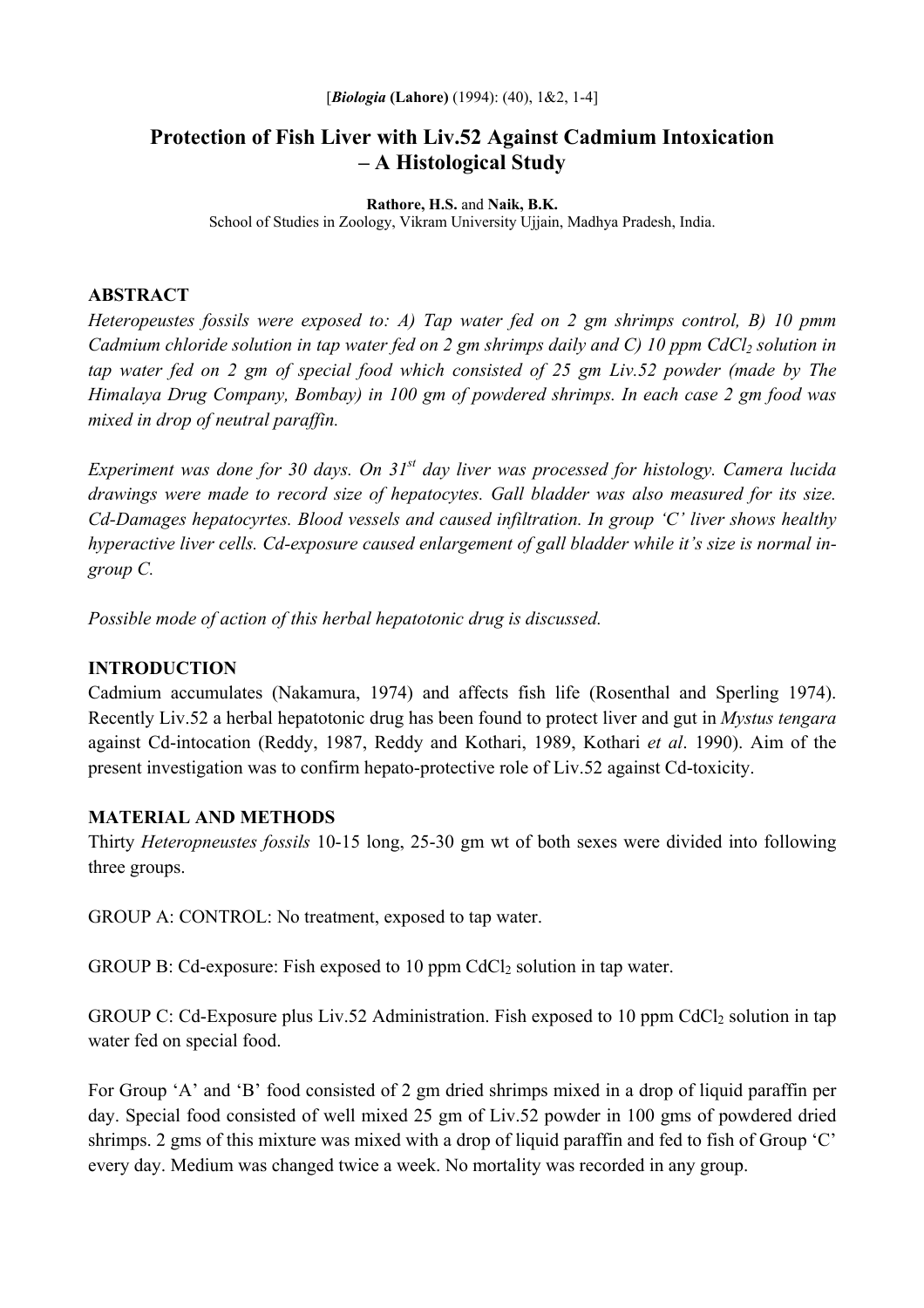Experiment was done for 30 days. On 31<sup>st</sup> day all fishes were killed. Sections Bouins fixed liver were stained in Delafield-Eosin. Carefully freed gall bladder was placed on graph paper to record its length and width. Camera-lucida drawings were made to record size of hepatocytes.

Each Liv.52 tablet contains:

| Capparis spinosa     | $65$ mg         |
|----------------------|-----------------|
| Cichorium intybus    | $65$ mg         |
| Solanum nigrum       | $32$ mg         |
| Cassia occidentalis  | $16 \text{ mg}$ |
| Terminalia arjuna    | $32$ mg         |
| Achillea millefolium | $16 \text{ mg}$ |
| Tamarix gallica      | $16 \text{ mg}$ |
| Mandur Bhasma        | $33 \text{ mg}$ |

For details see Liv.52 A Monograph published by manufacturer, The Himalaya Drug Company, Bombay.

## **RESULTS**

*Appetite*: Fish in Group 'B' did not consume given food fully while in Group 'A" and 'C' fish consumed given food in 3 hours.

Group C normal structure suggest protective role of drug.

Size of Gall Bladder: Cd exposure causes swelling of gall bladder while normal size is seen in Group 'C' Data are given in Table 2.

## **DISCUSSION**

- I. **Appetite**: Results shows loss of appetite in Group 'B'. This is an expected finding as Cd does so in laboratory animals and fish (Nearthy 1980; Karson *et al.* 1985; Reddy and Kothari, 1989) Fish in group 'C' like those in Group 'A' consumed given food fully. Infact Liv.52 is known to promote appetite and causes better food utilization (Srinivas and Balwani, 1968).
- II. **Histopathology**: Results show Cd-induced liver damage. This finding also get support from previous reports Dubale and Shah, 1979, 81: Ravi and Ramamoorthy, 1989). Liver in Group 'C' shows better picture than controls. Single report on fish (Reddy, 1987) confirms this observation. However, this observation can be explained on the basis of known properties of this drug. It protects and regenerates mammalian liver against hepatotoxins: maintains normal activities of GOT, GPT, alkaline phosphatase, respiratory enzymes, drug metabolizing enzymes (Joglekar *et al.* 1963; Subbarao 1976; Prasad, 1980. Rathore and Varma, 1987). It has also been found that Liv.52 could protect blood vessels following irradiation (Saini *et al.* 1984). Possibility of similar action of Liv.52 in case of this fish can't be ruled out.
- III. **GALLBLADDER:** Cadmium affects lipid metabolizing enzymes and lowers lipid content in mammalian systems (Nakagawa *et al.* 1979; Waku *et al.* 1980; Rana *et al.* (1980, 1981). In case of catfish Clarias batrachus, Katti and Sathynesen (1984) have reported that Cd-exposure lowered lipid content. It appears that in the present case also Cd-exposure might have lowered lipid metabolism hence less bile was utilized and good amount was accumulated which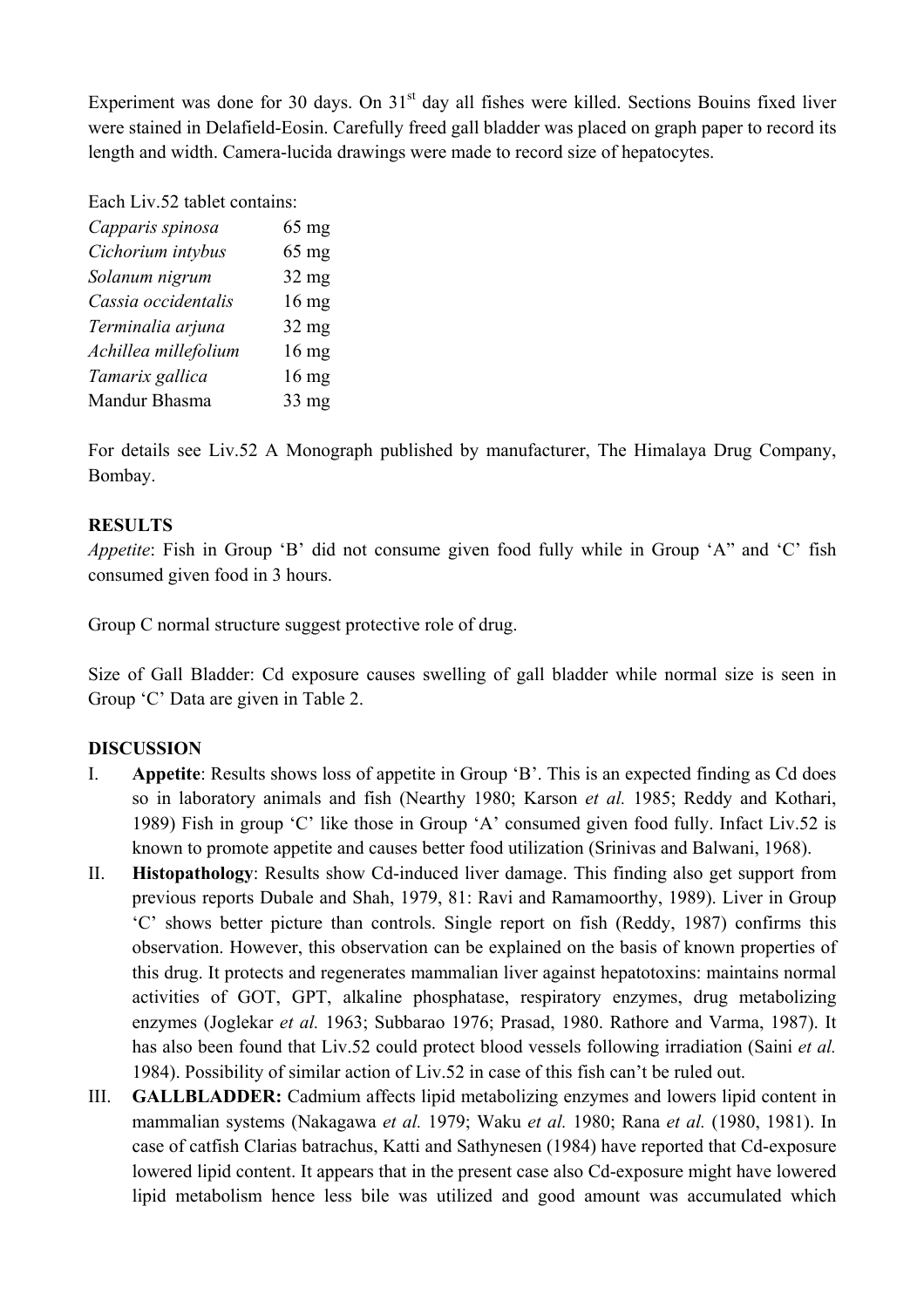resulted in swollen gall bladder. In group 'C' gall bladder is of normal size i.e. like controls. Liv.52 also corrects lipid metabolism in mammalian system (Saxena *et al.* 1986) In fish Liv.52 protects gut and liver and if these organs can be protected against ill effects of cadmium lipid metabolism is expected to be normal. In such condition only gall bladder's size will be normal. A clear-cut explanation cannot be given until further work is done on this drug on fishes.

#### **ACKNOWLEDGEMENT**

Authors wish to thank the Himalaya drug company, Bombay for giving financial support for this work.

#### **REFERENCES**

- 1. Dubale, M.S. and Shah, P. 1979 Toxic effects of Cadmium nitrate on the liver of Channa punctatus. Experentia 35: 643-644.
- 2. Dubale, M.S. and Shah, P. 1981 Biochemical alternations induced by Cadmium in the liver of Channa punctatus. Environ Res 26: 101-118.
- 3. Joglekar, G.V., G.K. Chitale and J.H. Balwani, 1963. Protection by indigenous drugs against hepatotoxic effects of carbontetrachloride in mice. Acta Pharmacol et toxicol. 20: 73-79.
- 4. Karson, N.L. P. Runn, C.Hux and L. Fortin, 1985. Cadmium induced changes in gill morphology of Zebra-fish Brachydanio rerio and rainbow trout, Salmogarideneri J. Fish Biol 27: 81-95.
- 5. Katti, S.R. and A.G. Sathyanesan, 1984. Changes in tissue tipid and cholesterol content in the Cat-fish Calrias batrachus. Bull. Environ. Contam. Toxicol 32: 486-490
- 6. Kothari, S., B.P. Reddy and H.S. Rathore 1990. Protective role of Liv.52 against histological damage due to  $CdCl<sub>2</sub>$  toxicity in GAP the intestine of teleost fish. Probe 29: 220-228.
- 7. Nakamtra, M. 1974. Experimental studies on the accumulation of cadmium in fish body. Jap. J. Pubnlic Hit., 21: 321-327.
- 8. Nakagawa, M.M. Takumura and S. Kojima 1979. Some heavy metals affecting the lecithin cholesterol acyl transferase reaction in human plasma, J. Biochem. 81: 1011-1016.
- 9. Nearthy W.M. 1980. Metabolism and toxicity of Cadmium in animals. In-Cd in the environment Pt II Hit effects Wiley Interscience Ny pp-571.
- 10. Prasad G.O. 1980. Electron microscopic study of the liver after prolong use of alcohol. Probe XI 179-186.
- 11. Rana S.V. A., Kumar and N.G. Bhardwag, 1980. Lipids in the liver and Kidney of rats fed on various heavy metals. Acta Anat. 108: 402-412.
- 12. Rana, S.V. V.P., Agarwal and N.G. Bhardwag, 1981. The effect of dietary Cadmium and zinc on lipids, protein and carbohydrate in rats. Arch. Hyg. Rad. Tokiskol. 32: 157-161.